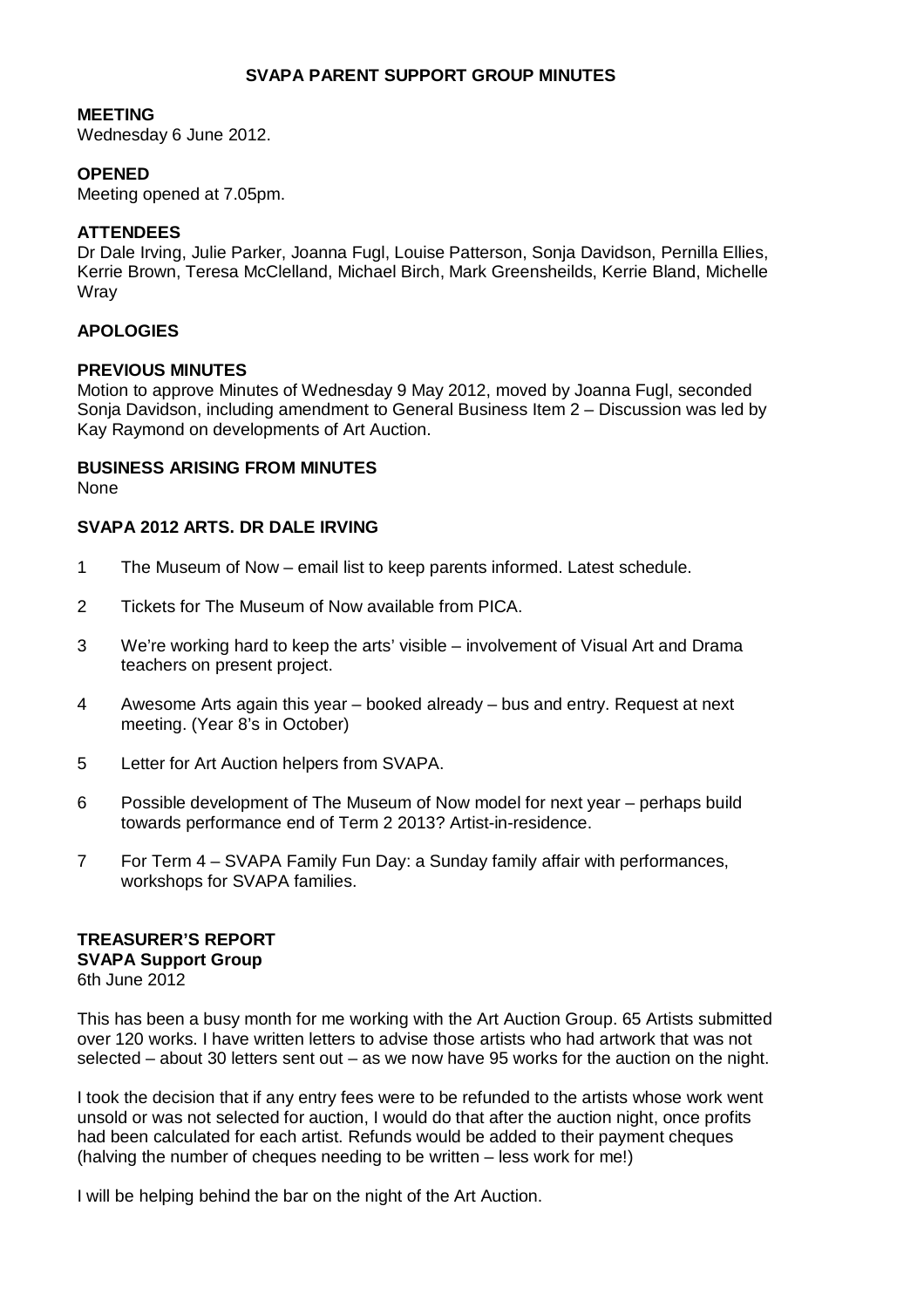I attended the last P&C meeting in May as SVAPA representative and was reminded that, although the SVAPA parent support group's finances are very strong, we are under obligation as a subcommittee of the P&C – to spend the money that we have – particularly in light of the fact that the next Art Auction is just 10 days away and we are likely to receive another substantial shot of income.

I would encourage the group to consider putting suggestions to Dr Irving for possible projects, incursions/excursions, workshops, equipment etc,

Joanna Fugl

SVAPA Parent Support Group Treasurer

| <b>TREASURER'S REPORT</b><br><b>Income Statement</b>                                                                                                                                                                                                        | Mount Lawley Senior High School - P&C Association - SVAPA |                            |                        |
|-------------------------------------------------------------------------------------------------------------------------------------------------------------------------------------------------------------------------------------------------------------|-----------------------------------------------------------|----------------------------|------------------------|
| For month ending                                                                                                                                                                                                                                            |                                                           | \$                         | $6th$ June 2012<br>\$  |
| <b>Income</b><br>Membership Fees and Donations<br>Fundraising - Art Auction<br>Fundraising - Other                                                                                                                                                          |                                                           | 3,140.00                   |                        |
| Interest Income<br>Reimbursements                                                                                                                                                                                                                           |                                                           | 111.12                     |                        |
| Other Income                                                                                                                                                                                                                                                |                                                           | 465.00                     |                        |
|                                                                                                                                                                                                                                                             |                                                           |                            | 3,716.12               |
| <b>Expenses</b><br><b>SVAPA Projects</b><br><b>Art Auction Expenses</b><br><b>Art Auction Music Share</b><br><b>Fundraising Expenses</b><br>Stationery<br><b>Bank Fee</b>                                                                                   |                                                           | 100.00<br>690.00<br>327.00 |                        |
| <b>Other Expenses</b>                                                                                                                                                                                                                                       |                                                           | 300.00                     |                        |
|                                                                                                                                                                                                                                                             |                                                           |                            | 1,417.00<br>2,299.12   |
| <b>Balance Sheet 2008</b><br>As at the state of the state of the state of the state of the state of the state of the state of the state of the state of the state of the state of the state of the state of the state of the state of the state of the stat | $6th$ June 2012                                           |                            |                        |
| <b>Assets</b><br><b>Bank Balance</b><br>Term Deposit (613250194778 - Matures 28 March 2010)<br>Cash Float<br><b>Badges</b><br><b>Stamps</b>                                                                                                                 |                                                           |                            | 20,410.25<br>6,368.13  |
|                                                                                                                                                                                                                                                             |                                                           |                            | 500.00                 |
| Equity                                                                                                                                                                                                                                                      |                                                           |                            | 27,278.38<br>27,278.38 |
|                                                                                                                                                                                                                                                             | <b>Treasurer SVAPA</b>                                    |                            |                        |
| Certified as correct                                                                                                                                                                                                                                        |                                                           |                            |                        |
|                                                                                                                                                                                                                                                             | President P&C                                             |                            |                        |